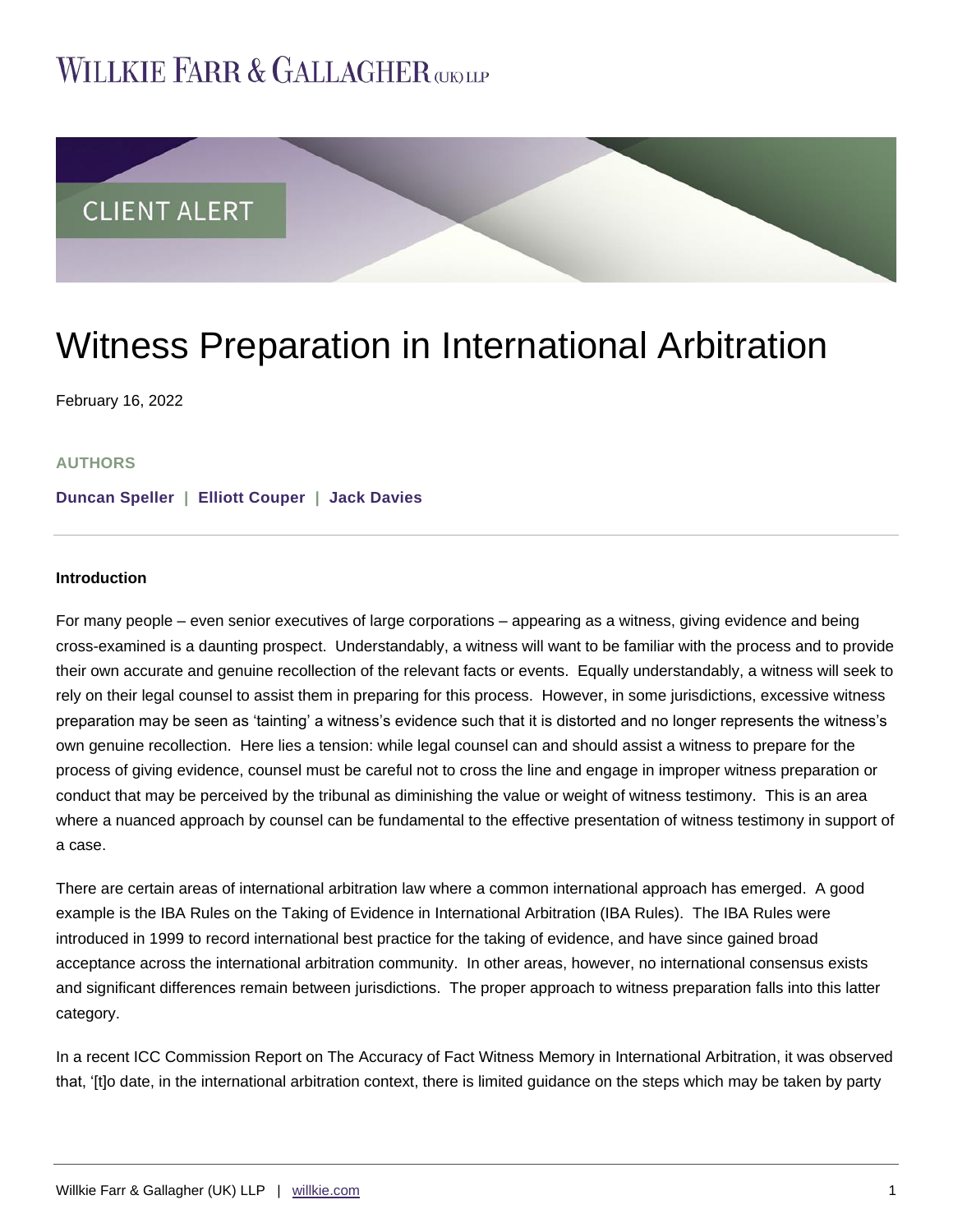counsel to "prepare" a witness, and *there are no applicable general standards*'.<sup>1</sup> Indeed, the IBA Rules state only that '[i]t shall not be improper for a Party, its officers, employees or legal advisors or other representatives to interview its witnesses or potential witnesses and to discuss their prospective testimony with them'.<sup>2</sup> The IBA Rules do not identify the types of conduct or circumstances that might amount to improper witness preparation.

The lack of general standards applicable to witness preparation means it is critical that parties receive practical advice from their legal counsel on the topic. Given the multi-jurisdictional character of international arbitration, such advice is likely to require nuanced analysis that accounts appropriately for the various jurisdictions implicated. Due consideration should be given not only to applicable ethical standards, but also to the tribunal's expectations regarding the process of taking of evidence. A practitioner's or arbitrator's jurisdictional background and place(s) of qualification will be of particular importance.

Before providing some practical guidance to conducting witness preparation, this article surveys the approach taken in a number of common law jurisdictions – England and Wales, Singapore, Australia and the United States. As will be seen, there are significant differences between these common law jurisdictions. This article does not seek to cover the various other differences that exist in the approaches taken in civil law countries. For example, in Germany, aside from ethical proscriptions against encouraging false testimony or crafting the substance of a witness's testimony, there are no formal rules governing witness preparation.<sup>3</sup> Nonetheless, a German court may well attribute little or no weight to the evidence given by a heavily prepared witness.

At the outset, it is important to note that in each of the jurisdictions surveyed, the treatment of witness preparation in the arbitration-specific context is limited. As a result, this article looks primarily to the state of the case law and other relevant rules and regulations.

### **England and Wales**

In England and Wales, a conservative approach has traditionally been taken to witness preparation. The fundamental rule is that a witness should provide their own honest and independent recollection of the events at issue, and that their recollection should be uninfluenced by what anyone else has said or done.<sup>4</sup>

<sup>1</sup> ICC Commission Report, "The Accuracy of Fact Witness Memory in International Arbitration" (2021), at para. 5.3.5.

<sup>2</sup> IBA, Guidelines on the Taking of Evidence in International Arbitration (2020), Article 4(3).

<sup>&</sup>lt;sup>3</sup> The authors thank their colleague, Svenja Wachtel, for her input on the position in Germany.

<sup>4</sup> *See Ultraframe (UK) Ltd v Fielding* [2005] EWHC 1638 (Ch), at para. 25 ('[T]he principle that a witness's evidence should be his honest and independent recollection, expressed in his own words is at the heart of civil litigation'.); *R v Momodou* [2005] EWCA Crim 177, at para. 61 ('The witness should give his or her own evidence, so far as practicable uninfluenced by what anyone else has said, whether in formal discussions or informal conversations'.).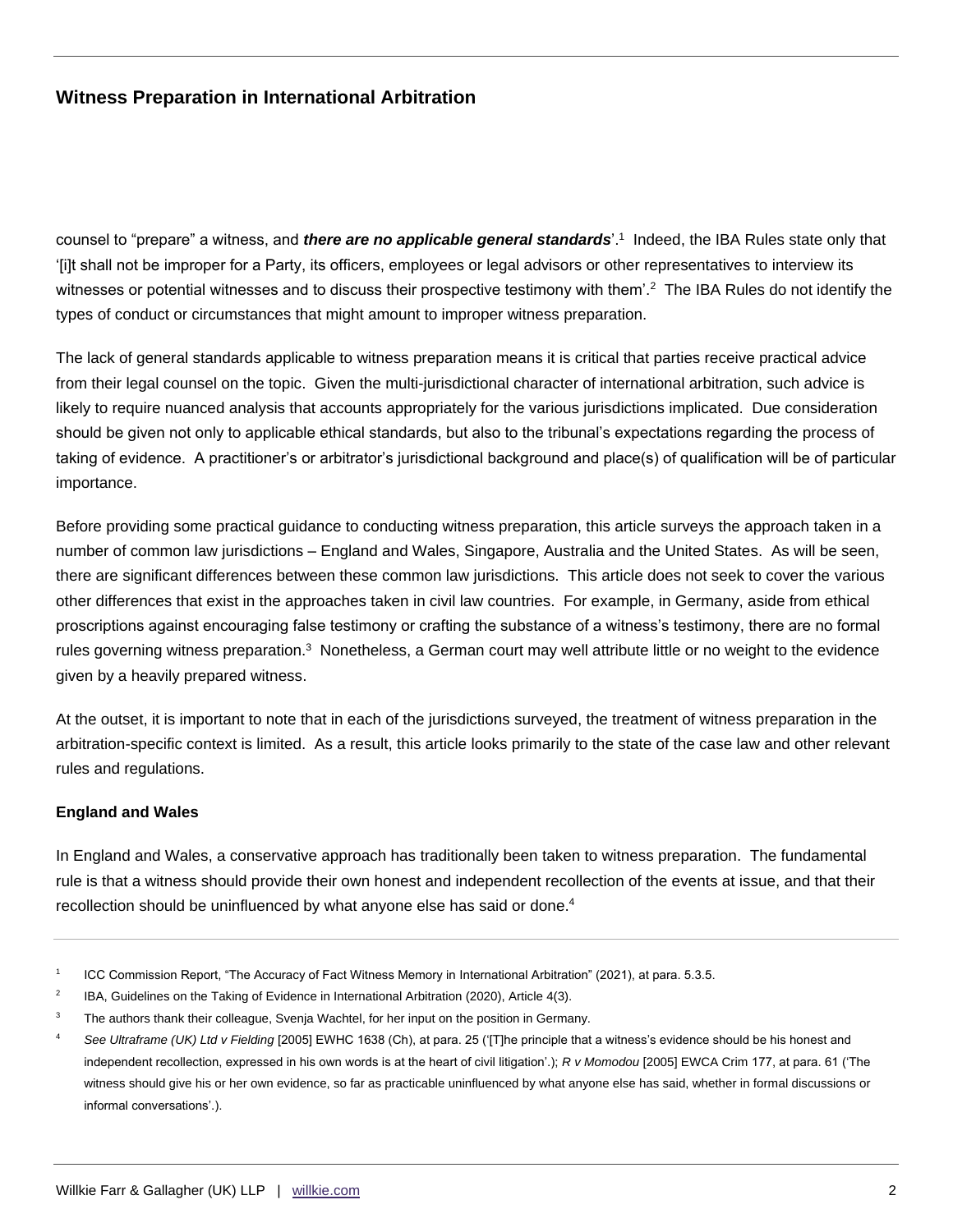The most extensive exposition of the English approach to witness preparation was given by the Court of Appeal in the criminal case of R v Momodou.<sup>5</sup> The case involved an appeal against conviction and sentence for violent disorder. Certain prosecution witnesses attended witness training sessions organised by their employer. The training was intended to 'give witness[es] an experience very similar to going to court' and included group discussions of case studies with similarities to the proceedings and mock cross-examinations based on real-life experiences unconnected with the proceedings.<sup>6</sup>

The Court of Appeal drew a distinction between two forms of witness 'preparation': (i) legitimate witness familiarisation; and (ii) improper witness coaching. The Court made clear that witness coaching is impermissible because it risks 'adversely affect[ing] the accuracy of the evidence'.<sup>7</sup> The Court explained that the rule against witness coaching applied even to one-on-one sessions between a witness and someone completely removed from the facts of the case. This is because 'the witness may come, even unconsciously, to appreciate which aspects of his evidence are perhaps not quite consistent with what others are saying, or indeed not quite what is required of him'.<sup>8</sup>

Moreover, in the Court's view, the dangers of witness coaching are 'dramatically increased' where witnesses are jointly trained with other witnesses to the same events. As the Court explained, in such situations, '[w]itnesses may bring their respective accounts into what they believe to be better alignment with others' with the result that, '[w]hether deliberately or inadvertently, the evidence may no longer be their own'.<sup>9</sup>

The Court also provided some guidance on permissible witness preparation. The Court explained that the rule against witness coaching does not preclude conduct that included familiarising witnesses with the layout of the court, the likely sequence of events when giving evidence, or the different responsibilities of the participants involved.<sup>10</sup> Such familiarisation should, however, not involve discussions about proposed or intended evidence.

It is important to emphasize that *R v Momodou* arose through criminal litigation. English courts have not given the same level of guidance in the civil context. The High Court in *Ultraframe (UK) Ltd v Fielding* did, however, observe that there are 'significant differences between civil and criminal procedure'.<sup>11</sup> In that case, Lewison J remarked that witness

- <sup>5</sup> *R v Momodou* [2005] EWCA Crim 177.
- <sup>6</sup> *R v Momodou* [2005] EWCA Crim 177, at paras. 39-44.
- <sup>7</sup> *R v Momodou* [2005] EWCA Crim 177, at para. 61.
- <sup>8</sup> *R v Momodou* [2005] EWCA Crim 177, at para. 61.
- <sup>9</sup> *R v Momodou* [2005] EWCA Crim 177, at para. 61.
- <sup>10</sup> *R v Momodou* [2005] EWCA Crim 177, at para. 62.
- <sup>11</sup> *Ultraframe (UK) Ltd v Fielding* [2005] EWHC 1638 (Ch), at para. 25.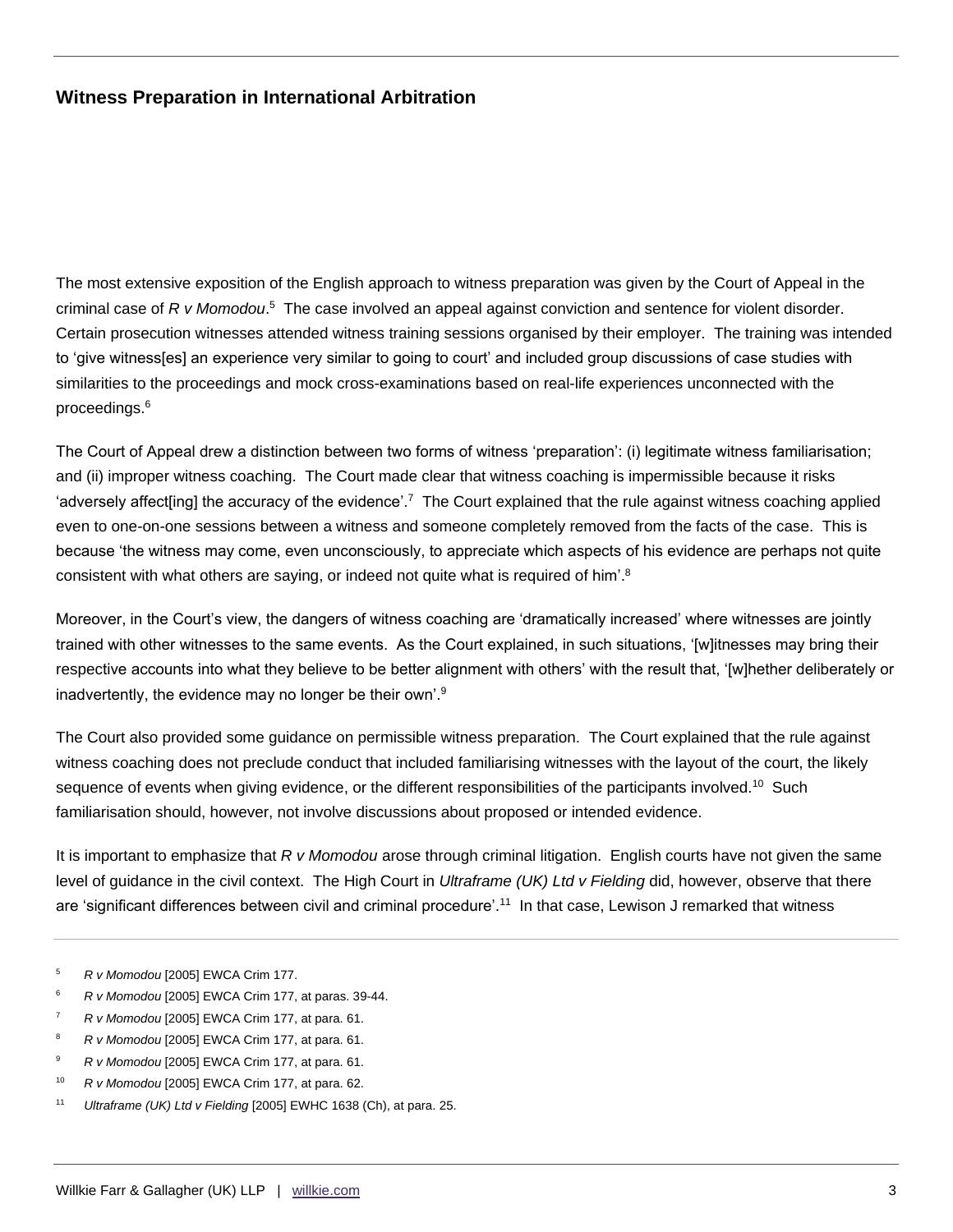preparation is not itself improper, 'provided that it does not amount to coaching of a witness as to what to say'.<sup>12</sup> The Court also cautioned that extensive witness preparation may 'reflect badly on the witness who, perhaps through no fault of his or her own, may appear evasive because he or she has been "trained" to give evidence in a particular way'.<sup>13</sup> This may result in the evidence being afforded less or even no weight.<sup>14</sup>

As to the ethical rules applicable to English qualified lawyers, barristers are regulated by the Bar Standards Board (BSB) and solicitors are regulated by the Solicitors Regulation Authority (SRA). The BSB and the SRA have each published rules that reflect the conservative English position, but without comprehensively regulating how witness preparation should be conducted in practice. For instance:

- a) Rule 9 of the BSB Handbook provides that the duty to act honestly and with integrity includes that a barrister must not 'encourage a witness to give evidence which is misleading or untruthful' (Rule 9.3) and must not 'rehearse, practice with or coach a witness in respect of their evidence' (Rule 9.4).
- b) Article 2 of the SRA Code of Conduct provides that a solicitor must 'not misuse or tamper with evidence or attempt to do so' (Article 2.1) and must 'not seek to influence the substance of evidence, including generating false evidence or persuading witnesses to change their evidence' (Article 2.2).

#### **Singapore**

In Singapore, the leading case on witness preparation is *De La Sala v Compañia De Navegación Palomar SA*. 15 The case arose from a bitter and acrimonious dispute between two factions of the De La Sala family over six companies incorporated in the British Virgin Islands and Panama.

In the course of the proceedings, it eventuated that one member of the family, Elena, had been involved in various 'training sessions' of another family member, Tony. Elena conceded on cross-examination that the training sessions had

<sup>12</sup> *Ultraframe (UK) Ltd v Fielding* [2005] EWHC 1638 (Ch), at para. 25.

<sup>13</sup> *Ultraframe (UK) Ltd v Fielding* [2005] EWHC 1638 (Ch), at para. 25.

<sup>14</sup> For an example, *see Recover Partners GP Ltd v Rukhadze* [2018] EWHC 2918 (Comm), at para. 12 (Cockerill J 'had very little confidence that the evidence … was their unclouded recollection rather than a heavily overwritten version based on their reconstruction of events in the light of their microscopic review of the documents – and their own view of their own case'. This was because 'the majority of the witnesses called were very intelligent and motivated and had plainly worked extensively to prepare for their evidence; firstly with the legal teams in preparation of their lengthy witness statements and secondly with the documents in preparation for their cross-examination'.).

<sup>&</sup>lt;sup>15</sup> De La Sala v Compañia De Navegación Palomar SA [2018] SGCA 16.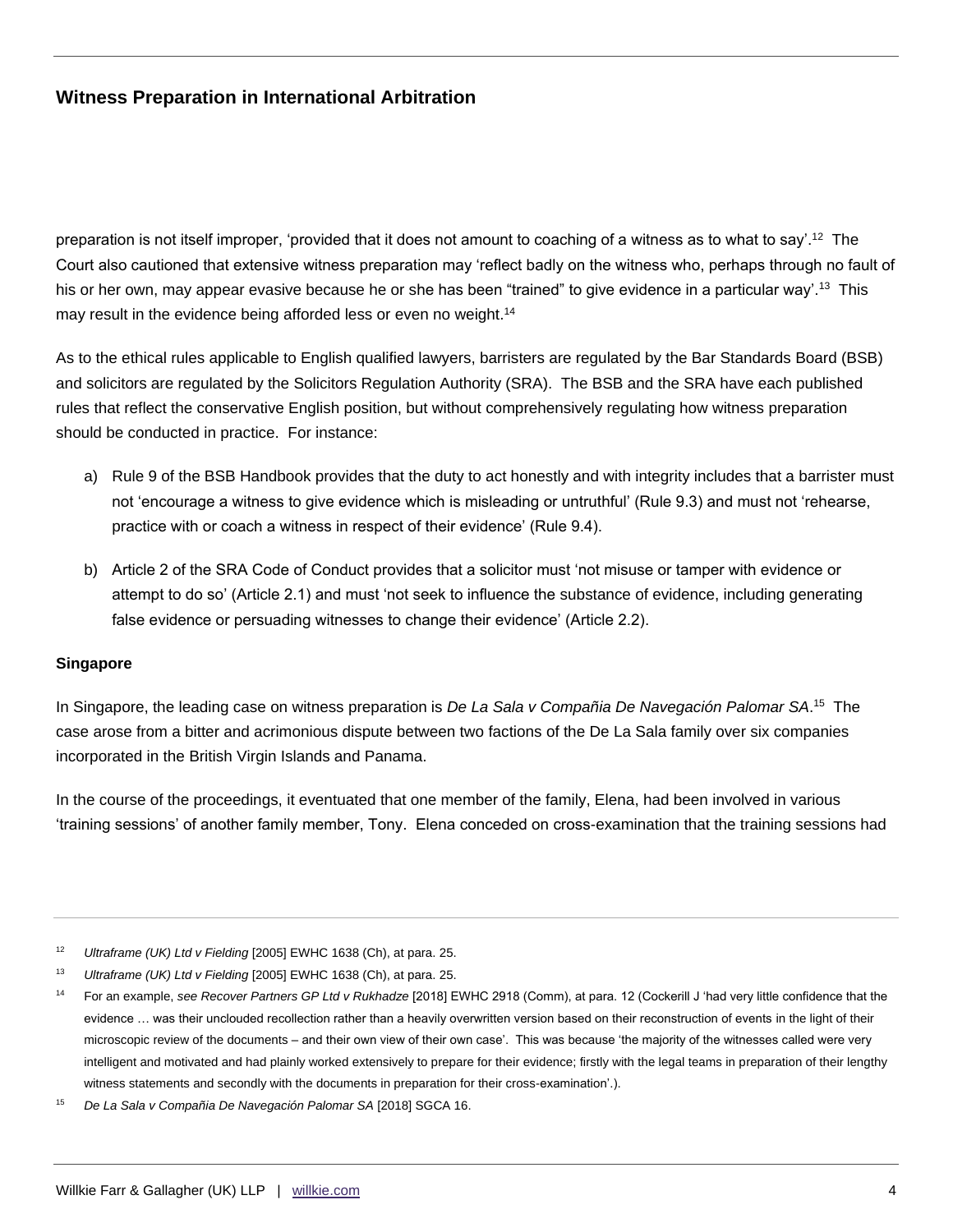involved a 'transcript and script' and that if Tony made a mistake in a practice answer, he would be led through the relevant questions again to ensure he answered it correctly.<sup>16</sup>

The Singapore Court of Appeal held that the key issue in cases concerning alleged improper witness preparation is 'whether the preparation has compromised the fundamental principle that the witness's evidence must be his own independent testimony'.<sup>17</sup> The Court went on to observe that from this principle, at least three rules follow which may, if compromised (and depending on the totality of the circumstances), lead the court to attribute less or no weight to the relevant evidence:

- a) *First*, the lawyer(s) preparing the witness must not allow other persons to actually supplant or supplement the witness's own evidence.<sup>18</sup>
- b) Second, even if the first rule is observed, the preparation should not be too lengthy or repetitive.<sup>19</sup> 'Over time, oblique comments, non-verbal cues, and the general shape of the questioning (especially when reiterated) may *influence* the witness to adopt answers which he does not believe to be the truth, but which he has surmised would be more favourable to his case'.<sup>20</sup>
- c) Third, witness preparation should not be done in groups.<sup>21</sup> 'A witness, upon hearing the answer of another witness (or observing the other witness's reaction to the first witness's answer), may come to doubt, secondguess, and eventually abandon or modify an answer which was actually true'.<sup>22</sup>

In the event, the Court of Appeal held that the contents of the 'script', in the context of the relevant circumstances, cast serious doubt on whether Tony's evidence was his own.<sup>23</sup> The first-instance judge was accordingly correct to find that Tony's evidence should be given little weight.<sup>24</sup>

The professional obligations of Singapore lawyers are governed by the Legal Profession Act, various pieces of subsidiary legislation, practice directions, official guidelines and rulings of the Law Society of Singapore, and the judgments of the

- <sup>16</sup> De La Sala v Compañia De Navegación Palomar SA [2018] SGCA 16, at paras. 135-136.
- <sup>17</sup> De La Sala v Compañia De Navegación Palomar SA [2018] SGCA 16, at para. 137.
- <sup>18</sup> De La Sala v Compañia De Navegación Palomar SA [2018] SGCA 16, at para. 138.
- <sup>19</sup> *De La Sala v Compañia De Navegación Palomar SA* [2018] SGCA 16, at para. 139.
- <sup>20</sup> *De La Sala v Compañia De Navegación Palomar SA* [2018] SGCA 16, at para. 139.
- <sup>21</sup> *De La Sala v Compañia De Navegación Palomar SA* [2018] SGCA 16, at para. 140.
- <sup>22</sup> De La Sala v Compañia De Navegación Palomar SA [2018] SGCA 16, at para. 140.
- <sup>23</sup> De La Sala v Compañia De Navegación Palomar SA [2018] SGCA 16, at para. 142.
- <sup>24</sup> De La Sala v Compañia De Navegación Palomar SA [2018] SGCA 16, at para. 143.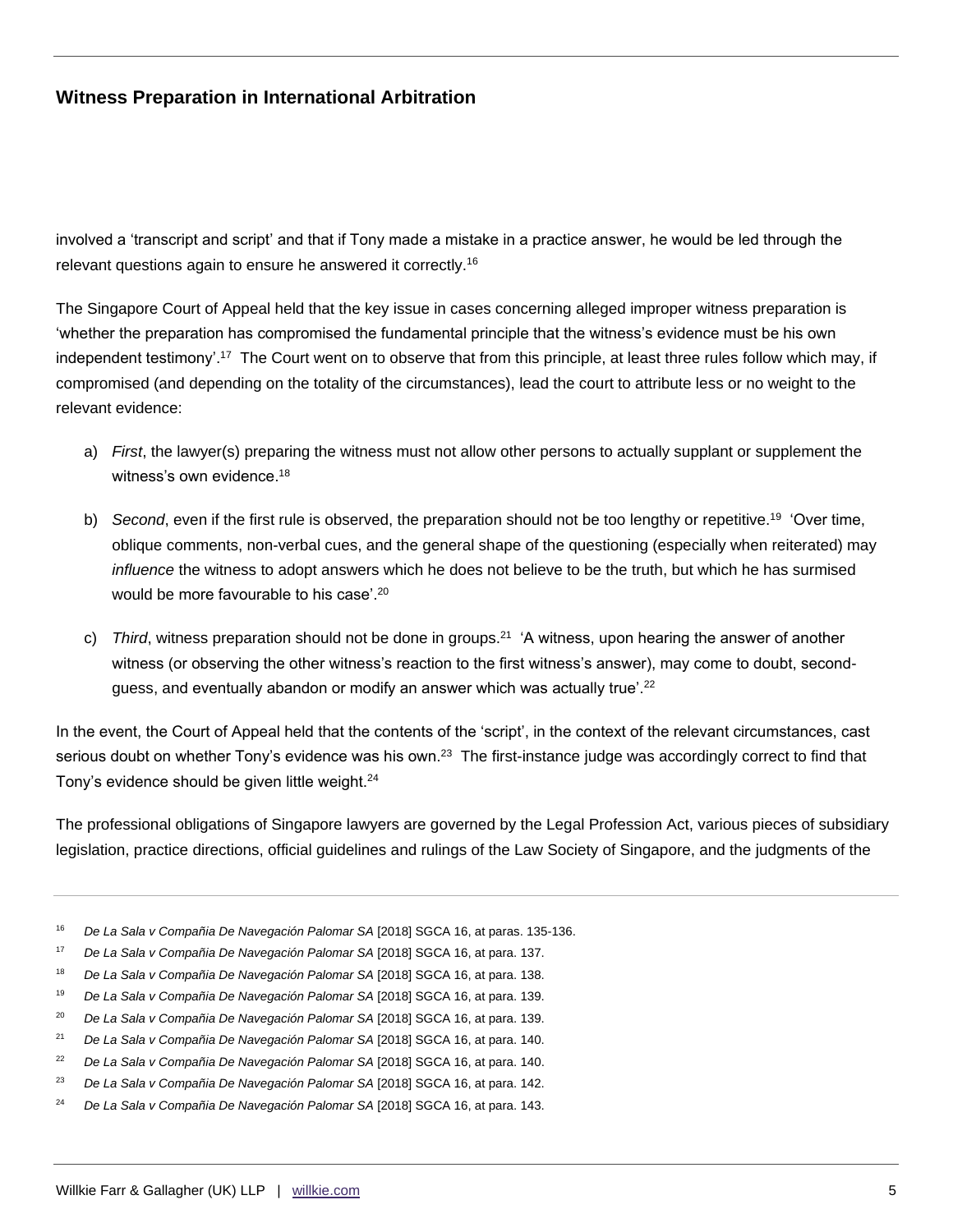Singapore courts.<sup>25</sup> While these authorities do not regulate comprehensively the correct way to conduct witness preparation in practice, pertinent restrictions are found in Rules 9 and 10 of the Legal Profession (Professional Conduct) Rules 2015. In short, the lawyer must not permit the client to give false evidence (Rule 10(1)(a)), and must not be involved in any impropriety by encouraging or assisting the client in giving false evidence (Rules 10(a)(c), 10(3), 10(6), and Rules  $9(1)(a)-9(2)(c)$ ,  $9(2)(g)$  and  $9(2)(h)(iv)$ .<sup>26</sup>

#### **Australia**

In Australia, witness preparation will be improper when it amounts to 'coaching' the witness. The Court of Appeal of Western Australia in *Majinski v State of Western Australia* explained that preparation of a witness moves beyond 'proofing' to impermissible 'coaching' 'when the witness' true recollection of events is supplanted by another version suggested by the interviewer or other party'.<sup>27</sup> In all cases, this question will inevitably be a matter of fact and degree.<sup>28</sup>

Day v Perisher Blue Pty Ltd is an example of a case where improper coaching had occurred.<sup>29</sup> In that case, Perisher Blue's solicitors had prepared an extensive document for the defendant outlining 'possible areas of questioning' for each witness and had included suggested responses which would be in line with the defendant's case. $^{\rm 30}$  There was also a meeting at which multiple witnesses jointly discussed the evidence to be given at trial. On appeal, the New South Wales Court of Appeal set aside the first-instance decision on the basis that the trial judge had paid insufficient regard to the improper witness preparation and ordered a new trial. The Court also referred its judgment and the relevant papers to the Legal Services Commissioner to investigate whether an ethical complaint should be initiated against Perisher Blue's legal team.<sup>31</sup>

Guidance on the permissible extent of witness preparation can be found in Young J's decision in *Re Equiticorp Finance Ltd*. 32 Young J acknowledged that lawyers may meet with witnesses and give them certain advice in preparation for giving evidence. Examples of legitimate advice were said to include the following:<sup>33</sup>

a) Advising the witness to refresh his or her memory from contemporaneous documents;

- <sup>26</sup> *See also* Jeffrey Pinsler, "Witness Preparation before Trial," (2018) 30 SAcLJ 978, at para. 37.
- <sup>27</sup> *Majinski v State of Western Australia* [2013] WASCA 10, at para. 32.
- <sup>28</sup> *Majinski v State of Western Australia* [2013] WASCA 10, at para. 30.
- <sup>29</sup> *Day v Perisher Blue Pty Ltd* [2005] NSWCA 110. *See also Roads Corporation v Love* [2010] VSC 253.
- <sup>30</sup> *Day v Perisher Blue Pty Ltd* [2005] NSWCA 110, at para. 22.
- <sup>31</sup> *Day v Perisher Blue Pty Ltd* [2005] NSWCA 125.
- <sup>32</sup> Re Equiticorp Finance Ltd, ex parte Brock (No. 2) (1992) 27 NSWLR 391.
- <sup>33</sup> Griffiths J has suggested that providing witnesses with a written guidance note can be a good idea and has outlined the types of matters which could properly be included in the note. *See* Griffiths J, "Some Ethical Issues for Legal Practitioners" [2014] FedJSchol 4, at para. 21.

<sup>&</sup>lt;sup>25</sup> Jeffrey Pinsler, "Witness Preparation before Trial," (2018) 30 SAcLJ 978, at para. 22.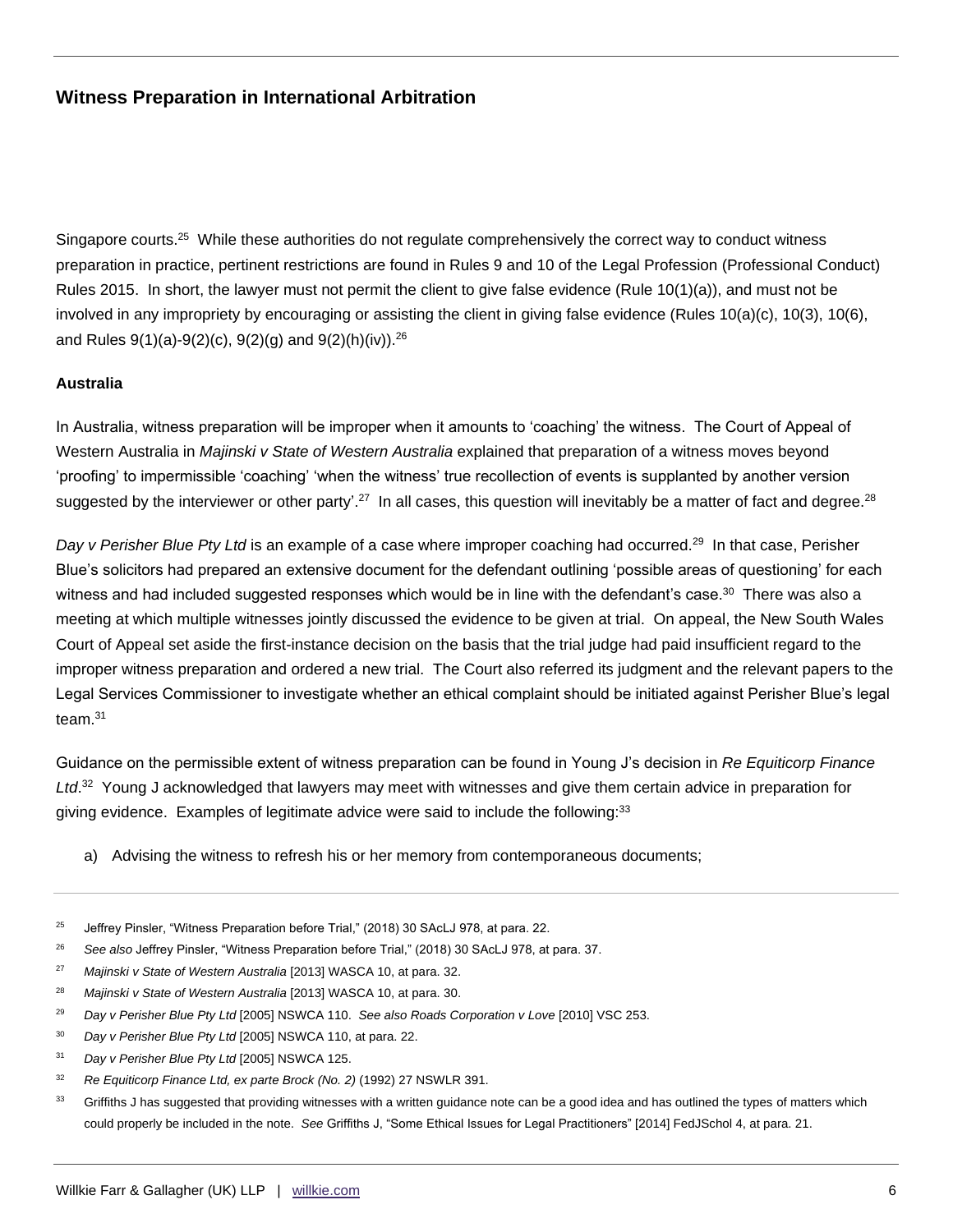- b) Directing the witness to points he or she may be cross-examined on;
- c) Informing the witness about the relevant procedure;
- d) Directing the witness's attention to points in his or her evidence that may be contradictory or fantastical; and
- e) Advising the witness as to the manner of answering questions (e.g. listen carefully to the questions being asked, give short and concise answers, etc.).

In Australia, separate ethical rules generally apply to barristers and solicitors. These include rules aimed, *inter alia*, at ensuring the integrity of evidence.<sup>34</sup> Specifically, both barristers and solicitors are prohibited from advising a witness to give false or misleading evidence, and from coaching a witness as to what answers should be given. The applicable rules also provide guidance as to legitimate witness preparation, providing that barristers and solicitors may: (i) advise a witness to tell the truth; (ii) question and test the version of evidence to be given by a witness; or (iii) draw the witness's attention to inconsistencies or other difficulties in their evidence.

In addition, the ethical rules state that barristers and solicitors must not confer with more than one lay witness at a time regarding any contentious issue where such conferral could affect the evidence to be given by any of the witnesses.

#### **United States**

The United States is often regarded as the most liberal common law country in respect of its stance on witness preparation. Under United States ethical rules, lawyers are permitted (and arguably required) to extensively prepare witnesses, including, for example, through mock cross-examination.<sup>35</sup> A failure to do so may even be viewed as amounting to professional misconduct. Indeed, a highly experienced United States litigator wrote that 'in the world in which I have practiced law the failure of counsel adequately to prepare the witness both for direct and cross-examination would be regarded as a serious dereliction of professional duty'.<sup>36</sup>

<sup>&</sup>lt;sup>34</sup> Solicitors are regulated according to the Legal Profession Uniform Australian Solicitors' Conduct Rules (2015), Articles 24-25, while barristers are regulated according to the Legal Profession Uniform Conduct (Barristers) Rules (2015), rr 69-72.

<sup>35</sup> Catherine Rogers, *Ethics in International Arbitration* (2014), at para. 3.32.

<sup>36</sup> Robert Rifkind, "Practices of the Horseshed" in Laurent Levy and Johnny Veeder (eds.) *Arbitration and Oral Evidence* (2004) 55, at p. 55.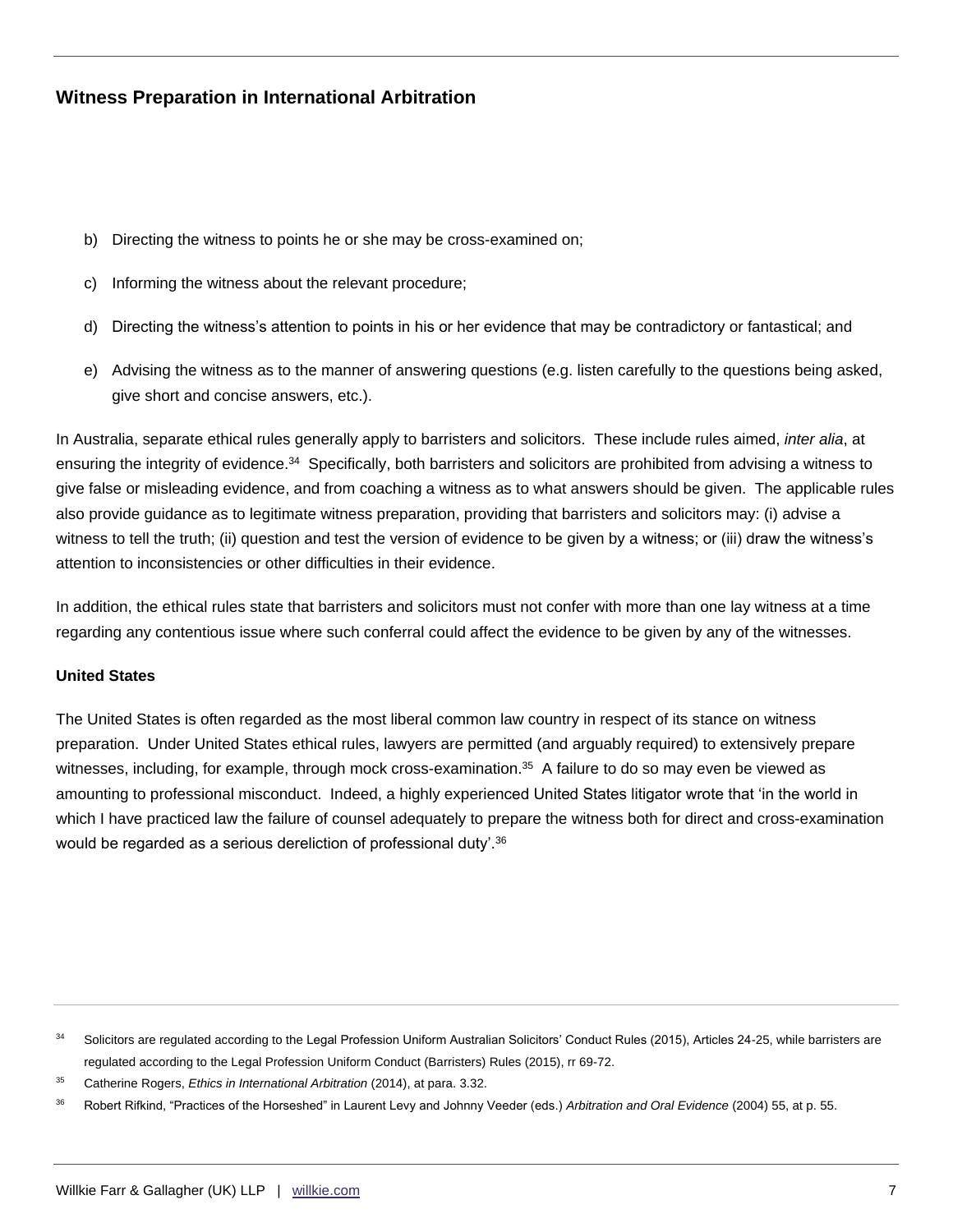The *Restatement (Third) of the Law Governing Lawyers* is a useful guide as to how most United States jurisdictions will approach witness preparation. $^{37}$  Section 116(1) states that 'A lawyer may interview a witness for the purpose of preparing the witness to testify'. Comment (b) to section 116(1) goes on to say:

[A] lawyer may invite the witness to provide truthful testimony favourable to the lawyer's client. Preparation consistent with the rule of this Section may include the following: … reviewing the factual context into which the witness's observations or opinions will fit; reviewing documents or other physical evidence that may be introduced; and discussing probable lines of hostile cross-examination that the witness should be prepared to meet.

Witness preparation may also permissibly include rehearsing a witness's testimony, and in the United States a lawyer may even suggest words the witness may use to make the witness's meaning clear.

The American Bar Association's *Model Rules of Professional Conduct* also provide authority relevant to all United States jurisdictions. However, the *Model Rules* only proscribe lawyers from 'offer[ing] evidence that the lawyer knows to be false'.<sup>38</sup> They are otherwise silent as to what is and is not permitted in terms of witness preparation. State rules, such as those in New York, contain a similar level of detail.<sup>39</sup>

Outside of the prohibition on offering or procuring false evidence, United States lawyers have a wide discretion to prepare witnesses, so long as they do not infringe broad and indeterminate proscriptions in various ethical rules against fraudulent or unbecoming conduct.<sup>40</sup> One United States ethics committee wrote:

The fact that the particular words in which testimony … is cast originated with the lawyer rather than the witness whose testimony it is has no significance so long as the substance of that testimony is not, so far as the lawyer knows or ought to know, false or misleading. … If the particular words suggested by the lawyer, even though not literally false, are calculated to convey a misleading impression, this would be equally impermissible from the ethical point of

<sup>37</sup> Although American *Restatements of the Law* are not binding authority in and of themselves (unless and until applied by a court), they are highly persuasive because they are formulated over several years with extensive input from law professors, practicing attorneys and judges.

<sup>38</sup> *Model Rules of Professional Conduct*, American Bar Association, r 3.3(a)(3).

<sup>&</sup>lt;sup>39</sup> The New York Rules of Professional Conduct proscribe lawyers from offering or using evidence that the lawyer knows to be false, but otherwise do not provide further guidance on the topic of witness preparation. New York Rules of Professional Conduct, r 3.3(1)(3).

<sup>40</sup> *See, e.g.*, New York Rules of Professional Conduct, rr 8.4(c) and 8.4(d). ('It is professional misconduct for a lawyer to engage in conduct involving dishonesty, fraud, deceit or misrepresentation. It is professional misconduct for a lawyer to engage in conduct that is prejudicial to the administration of justice'.)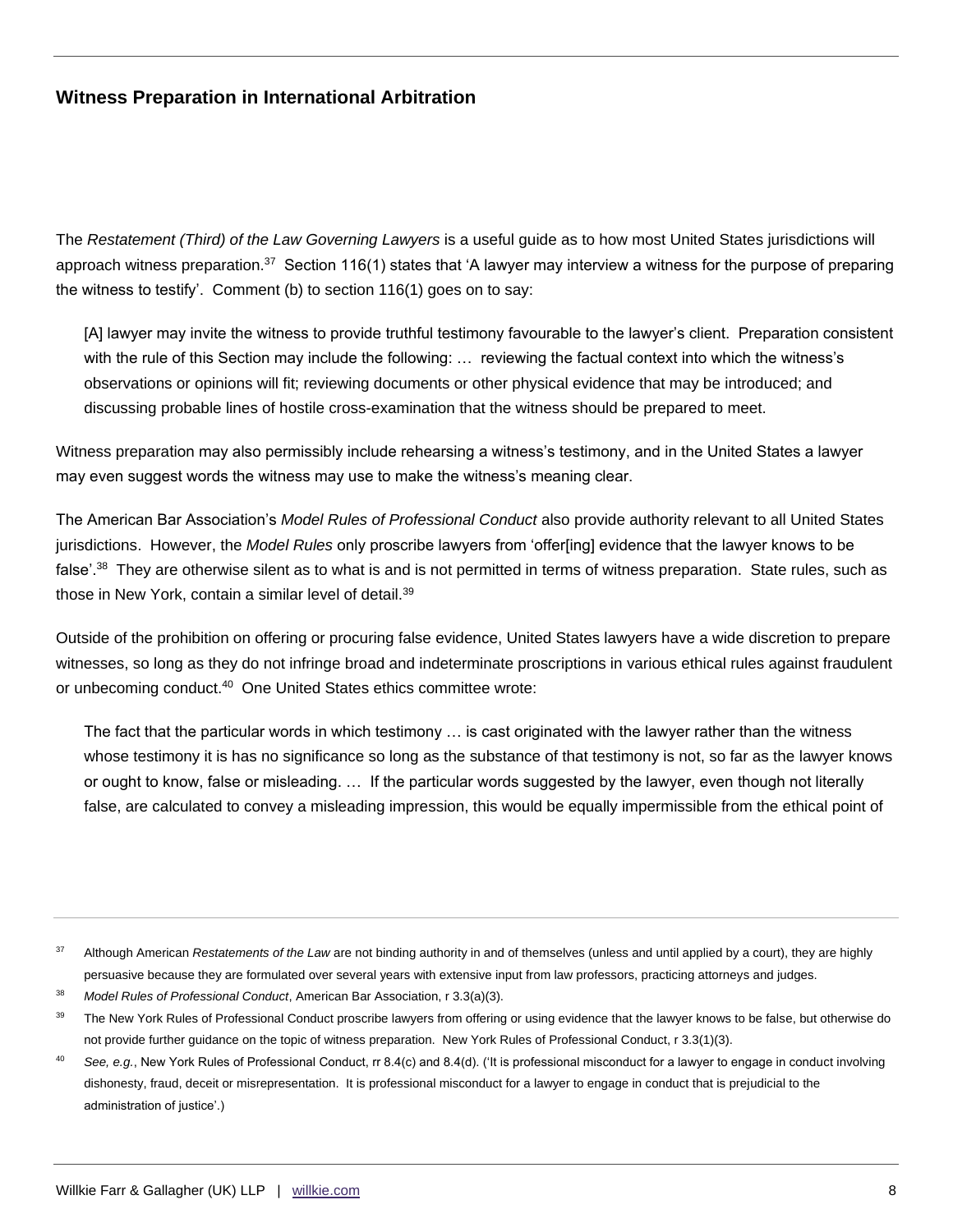view. … Yet … [t]he fact that a lawyer suggests particular language to a witness means only that the lawyer may be affecting the testimony as respects its clarity and accuracy.<sup>41</sup>

In short, the various United States jurisdictions appear to coalesce around one key principle. In the words of the Washington D.C. Bar Ethics Committee: '[I]t appears to us that the only touchstones are the truth and genuineness of the testimony to be given. The mere fact of a lawyer's having prepared the witness for the presentation of testimony is simply irrelevant'.<sup>42</sup>

### **Practical Guidance**

A number of points of practical guidance emerge from the survey conducted above. *First*, it is crucial that parties and counsel are aware of, and sensitive to, the differing approaches to witness preparation across jurisdictions. For instance, one practical area where jurisdiction-specific approaches differ significantly is when it comes to preparing a witness by conducting a mock cross-examination. While mock cross-examination might be permissible for lawyers qualified in the United States, it is not for lawyers qualified in England and Wales. Particular sensitivity may therefore be required when it comes to this area and others, such as suggesting wording that, while intended only to clarify a witness's testimony, may unintentionally change its substance.

*Second*, parties and counsel should work together to develop a nuanced approach in each case that is tailored to account for the relevant jurisdictional backgrounds of counsel for both parties as well as the tribunal.

- a) Counsel should ensure that they comply with their own ethical obligations in conducting witness preparation. External counsel and a party's in-house legal team should work together to ensure that proper consideration is given to all relevant jurisdictions.
- b) Parties may seek to ensure that due consideration is given to the tribunal's jurisdictional background and the impact that may have on its expectations regarding the process of taking evidence. Any witness preparation should be designed to ensure that the evidence given is most helpful to the tribunal, and should conform to what the tribunal will expect. For example, even if counsel on both sides are from the United States, if the case is being heard by an English tribunal, parties and counsel might give careful thought to how witness preparation should most effectively be conducted. If it emerges under cross-examination that a witness has participated in a mock cross-examination, for example, this may well be permissible under United States ethical rules but would

<sup>41</sup> Code of Professional Responsibility and Opinions of the D.C. Bar Legal Ethics Committee (1991 ed.), opinion no. 79, at p. 139. *See also Ibarra v Harris County Texas* 338 Fed. Appx. 457 (5th Cir. 2009).

Code of Professional Responsibility and Opinions of the D.C. Bar Legal Ethics Committee (1991 ed.), opinion no. 79, at p. 139.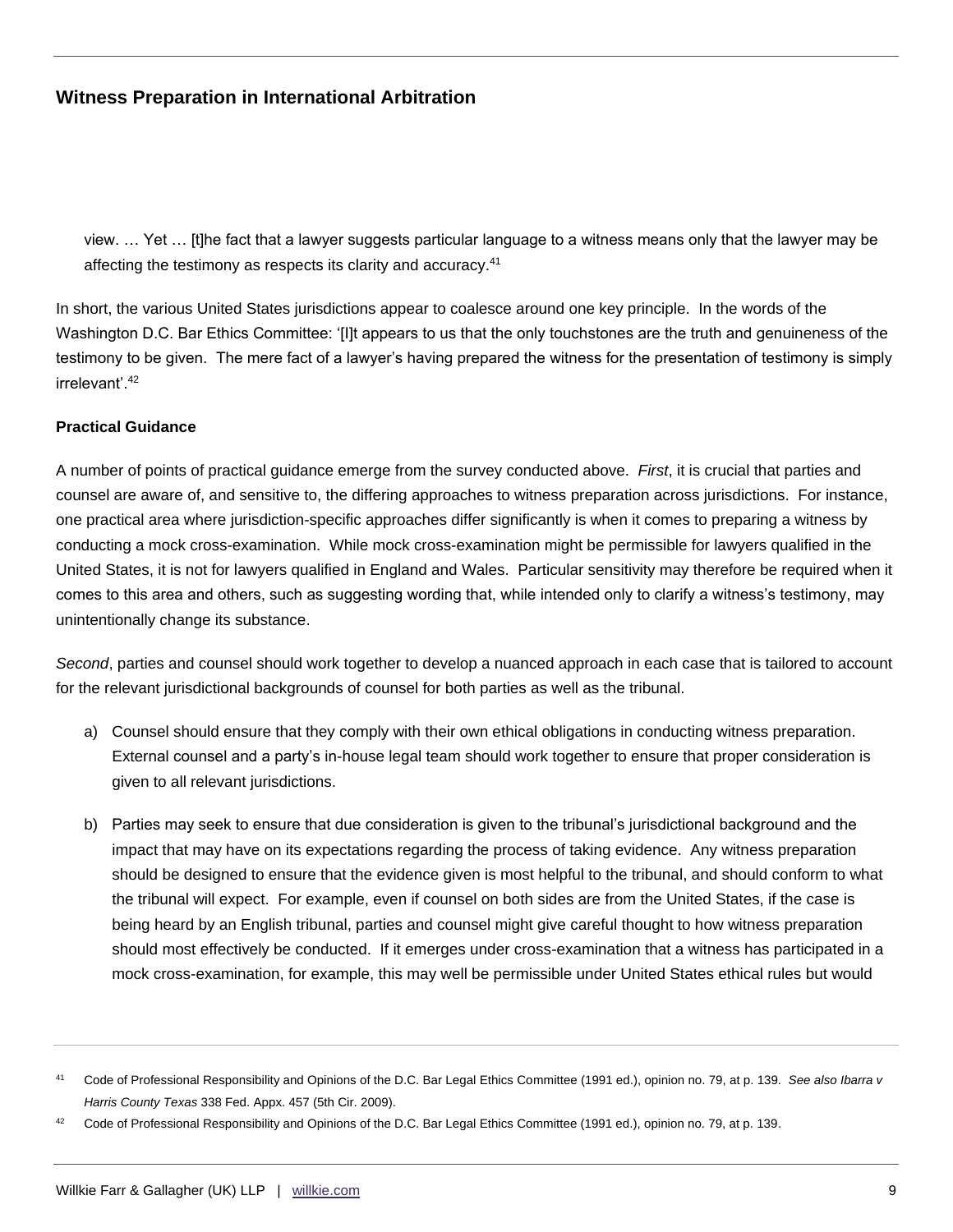still risk undermining the weight the tribunal may attach to the testimony if the tribunal is from different jurisdictions with different expectations.

c) Parties may also seek to ensure that consideration is given to the jurisdictional background of counsel for the other party. Unique considerations may arise where counsel for each party are qualified in different jurisdictions. For example, one party may be represented by United States counsel while the other is represented by English counsel. In this scenario, there may be a perceived inequality of arms because United States counsel can prepare witnesses to a greater extent. A practical way of addressing any perceived inequality in this situation may be through seeking the tribunal's guidance on the permissible extent of witness preparation.

*Third*, in conducting witness preparation:

- a) Counsel should be conscious of a witness's level of familiarity with the process of giving evidence. It is clear that, even in jurisdictions which take a conservative approach to witness preparation, counsel can assist witnesses to be familiar and comfortable with the process by explaining the nature and process of giving evidence.
- b) Counsel may meet and confer with witnesses to ensure they are well equipped to provide evidence that assists the tribunal to determine the relevant factual issues and ultimately to resolve the parties' dispute. In the process of obtaining the witness's genuine recollection, it is proper for counsel to discuss with a witness documents as well as the other side's case. Counsel's aim, however, should be to obtain the witness's genuine recollection, and not to influence that recollection or to advise the witness what to say.
- c) Parties and counsel should bear in mind that it is usually counterproductive to heavily prepare a witness or to seek to influence their evidence. Tribunals will recognise a witness who has been excessively prepared, and will typically be better assisted by a witness's own genuine recollection as opposed to a heavily lawyered one.

*Finally*, parties should ensure that legal counsel are always present at witness preparation sessions. This will help to ensure that witness preparation is conducted appropriately and also that any applicable privileges are preserved.

For further information on witness preparation or related topics, please do not hesitate to contact us.